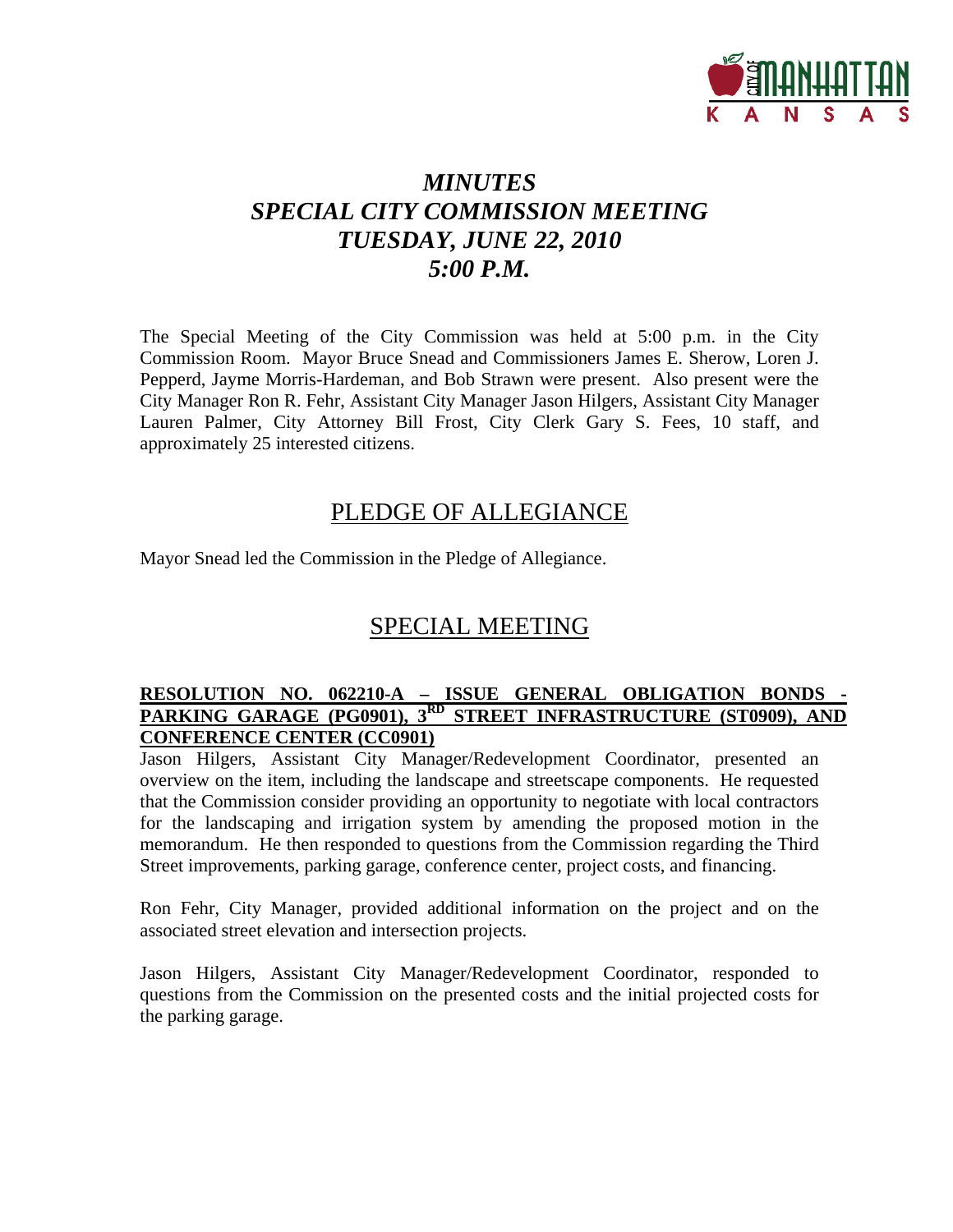# SPECIAL MEETING *(CONTINUED)*

### **RESOLUTION NO. 062210-A - ISSUE GENERAL OBLIGATION BONDS PARKING GARAGE (PG0901), 3RD STREET INFRASTRUCTURE (ST0909), AND CONFERENCE CENTER (CC0901)** *(CONTINUED)*

Rick Huffman, Managing Member, HCW-Manhattan, LLC, presented background information on the item and provided a breakdown on the bids received on the South End Redevelopment Project, including a summary of items for the parking garage, conference center, and Third Street improvements. He then responded to questions from the Commission regarding hotel financing, construction timeframe, local preference for subcontractors for the landscape and streetscape, use of higher quality items, and hotel operations.

Bill Killian, Killian Construction, informed the Commission that he was pleased to be building this project and provided additional information about his business and past projects that his firm has constructed. He then introduced members of his team.

Rick Huffman, Managing Member, HCW-Manhattan, LLC, responded to questions from the Commission regarding the project construction period and stated that there will be contingencies to address potential project change orders.

Jason Hilgers, Assistant City Manager/Redevelopment Coordinator, provided clarification on the conference center costs, STAR Bonds, and investments from the City and State.

Rick Huffman, Managing Member, HCW-Manhattan, LLC, responded to questions from the Commission on the total construction costs for the Hilton Garden Inn.

Ron Fehr, City Manager, and Jason Hilgers, Assistant City Manager/Redevelopment Coordinator, provided additional information about future expansion opportunities for the hotel and on the annual audit to be provided to the State.

After discussion, Mayor Snead moved to concur with bids on the conference center (CC0901), parking garage (PG0901), and 3rd Street improvements (ST0909) and authorize HCW, LLC, of Branson, Missouri, to finalize contracts for construction with Killian Construction, of Springfield, Missouri; authorize negotiations with local companies for Third Street and associated landscaping and streetscaping; and, approve Resolution No. 062210-A to issue general obligation bonds for the City's portion of the parking garage. Commissioner Pepperd seconded the motion.

After additional discussion by the Commission, on a roll call vote, motion carried 5-0.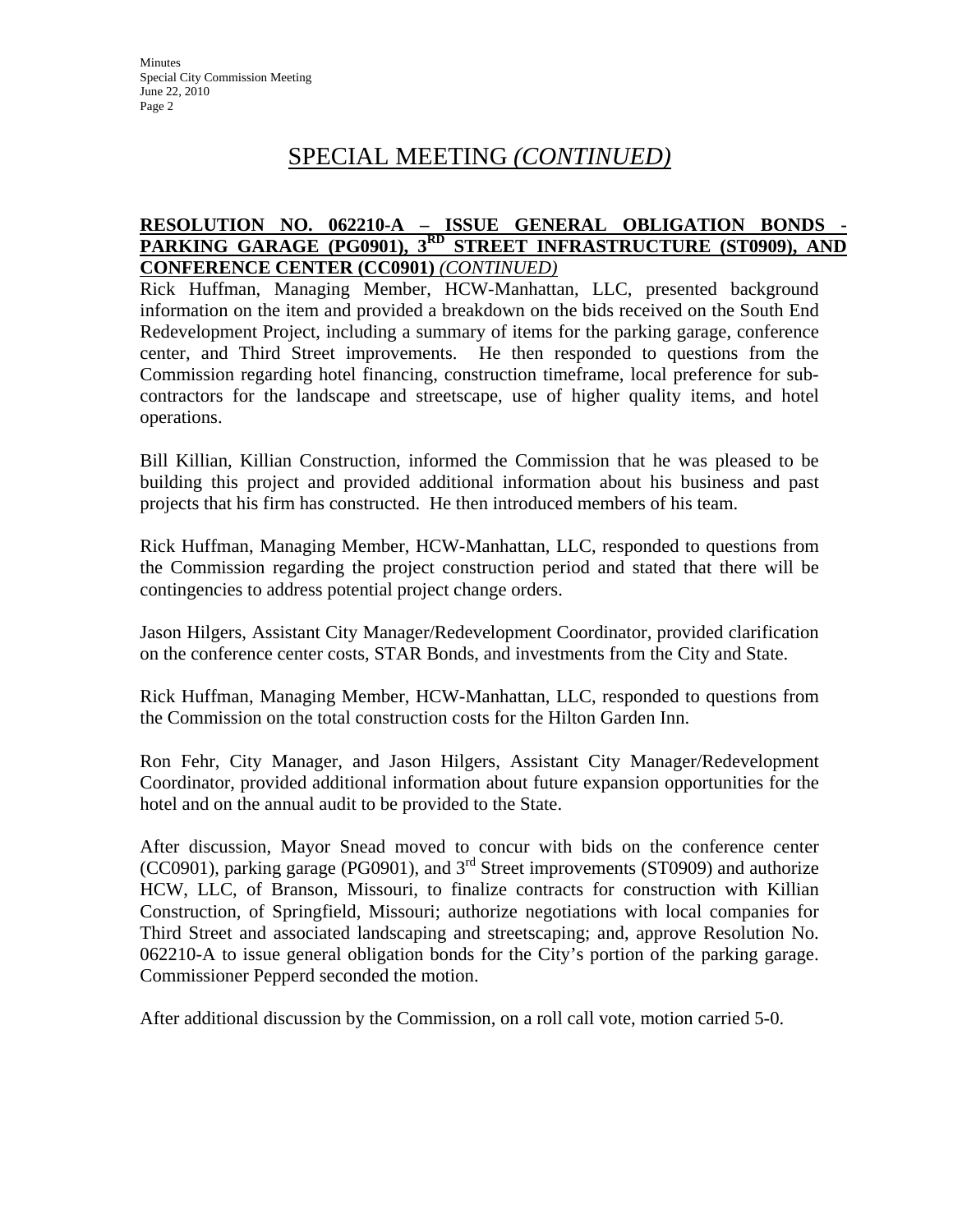# SPECIAL MEETING *(CONTINUED)*

#### **ORDINANCE NO. 6830 – AMEND – 2009 STANDARD TRAFFIC ORDINANCE, SEATBELTS, AND WIRELESS COMMUNICATION**

Katharine Jackson, Assistant City Manager, provided an overview on the item and clarified changes made to the ordinance. She then responded to questions from the Commission on the definition of a hands-free device.

Ron Fehr, City Manager, provided updated information on the proposed signage to be used and responded to comments by the Commission regarding the continual education efforts that will be needed.

After discussion, Commissioner Sherow moved to approve Ordinance No. 6830 amending the provisions of the 2009 Standard Traffic Ordinance for Kansas Cities relating to the use of seat belts and wireless communication devices. Commissioner Strawn seconded the motion. On a roll call vote, motion carried 4-1, with Commissioner Pepperd voting against the motion.

#### **AGREEMENT – ENGINEERING SERVICES; AWARD CONTRACT - BROWNING AVENUE AND DICKENS AVENUE STORM WATER IMPROVEMENTS, PHASE 1 (SM1004)**

Commissioner Strawn stated that he would be abstaining from the item.

Dale Houdeshell, Director of Public Works, presented the item. He then responded to questions from the Commission regarding the project, procedure used for the agreement, bids received, and water detention plans. He stated that a policy and process for nonbenefit district developments would be established.

Mark Bachamp, Schultz Construction, provided additional information on the Westport Commons, Unit Two, and Browning Avenue project. He then responded to questions from the Commission about the timing of the project and when the item was brought to the attention of City Staff.

Dale Houdeshell, Director of Public Works, provided additional information on the item and timeframe.

Ron Fehr, City Manager, informed the Commission that he was made aware of this item late in the process, but was satisfied with the outcome of the project. He recognized the shortcomings in the process utilized for this project and voiced a commitment to ensure that the policy is followed so that this does not happen again.

Tim Schultz, Schultz Construction, provided additional information on the need for storm water improvements in this area and on the importance of the timeliness of the project.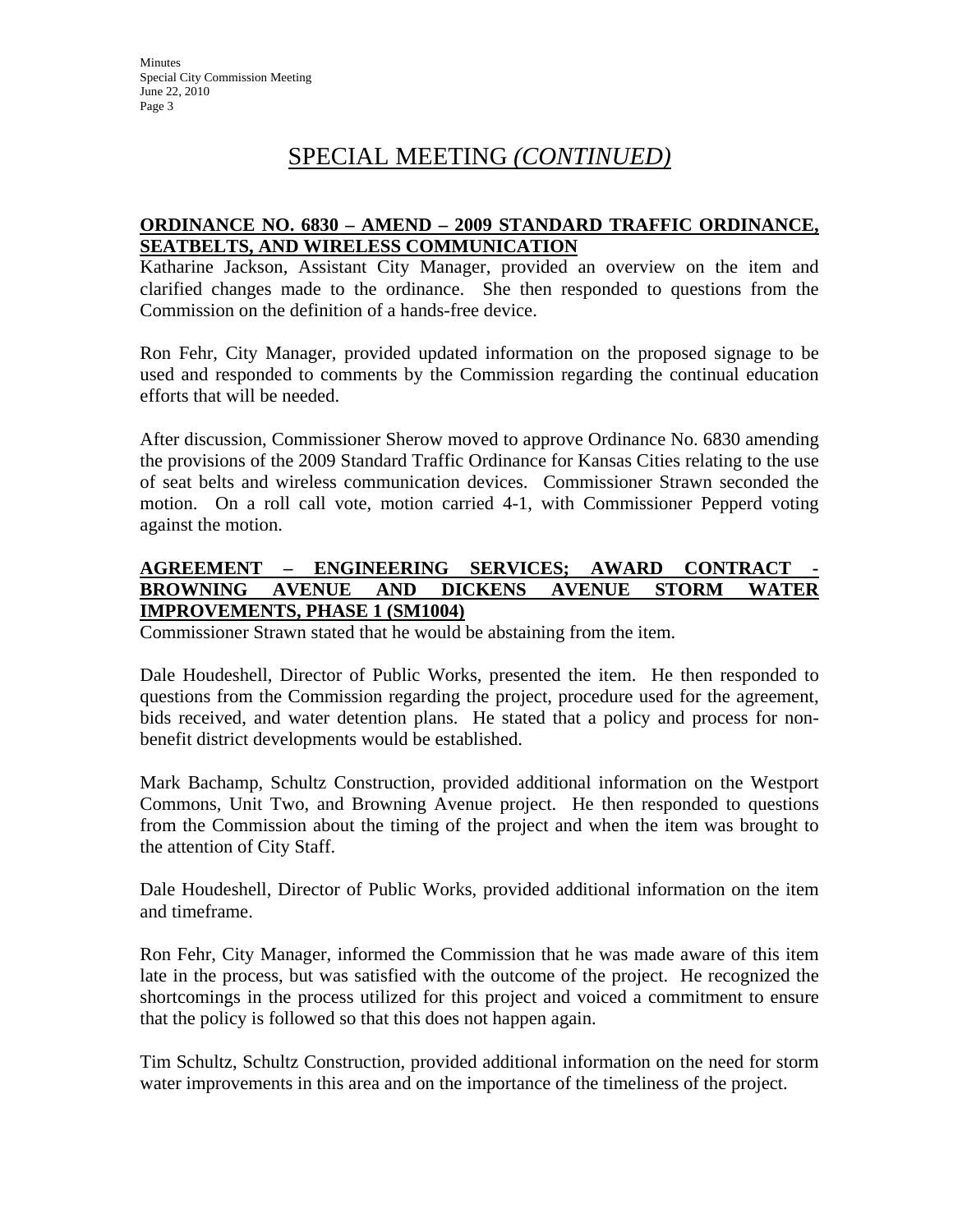## SPECIAL MEETING *(CONTINUED)*

#### **AGREEMENT – ENGINEERING SERVICES; AWARD CONTRACT - BROWNING AVENUE AND DICKENS AVENUE STORM WATER IMPROVEMENTS, PHASE 1 (SM1004)** *(CONTINUED)*

After additional discussion by the Commission, Commissioner Sherow moved to accept the Engineer's Estimate in the amount of \$141,595.00; award a construction contract to J and K Contracting, L.C., of Junction City, Kansas, in the amount of \$141,496.01; and authorize the execution a professional services agreement with BG Consultants, Inc., of Manhattan, Kansas, in the amount of \$17,142.00 for the Browning Avenue and Dickens Avenue Storm Water Improvements Project (SM1004). Commissioner Morris-Hardeman seconded the motion. On a roll call vote, motion carried 4-0.

### WORK SESSION

### **OUTSIDE AGENCY REQUESTS - 2011 FUNDING**

Emily Campbell, Budget Officer, presented an overview of the proposed 2011 City Budget, the proposed mill levy for 2011, property tax impact based on a \$220,000 home, bond and interest property tax distribution, summary of outside agency requests, and the 2011 Budget considerations for outside agencies. She then responded to questions from the Commission regarding the Bond and Interest Fund and the proposed personnel increases.

Ron Fehr, City Manager, and Dale Houdeshell, Director of Public Works, responded to questions from the Commission on new utility positions proposed in the 2011 Budget.

Fred Atchison, Director, Manhattan Public Library, and Tom Giller, Vice Chair, Manhattan Public Library Board of Directors, provided an overview of Library services available and responded to questions from the Commission.

Penny Alonso, Treasurer, Manhattan Arts Center (MAC), provided an update on the events, activities, and fundraisers at the MAC.

Deanna Hall, President, Board of Directors, Manhattan-Riley County Crime Stoppers, and Brian Swearingen, Riley County Police Department, provided an overview of the role of Crime Stoppers and results in the community. Mr. Swearinger then responded to questions from the Commission.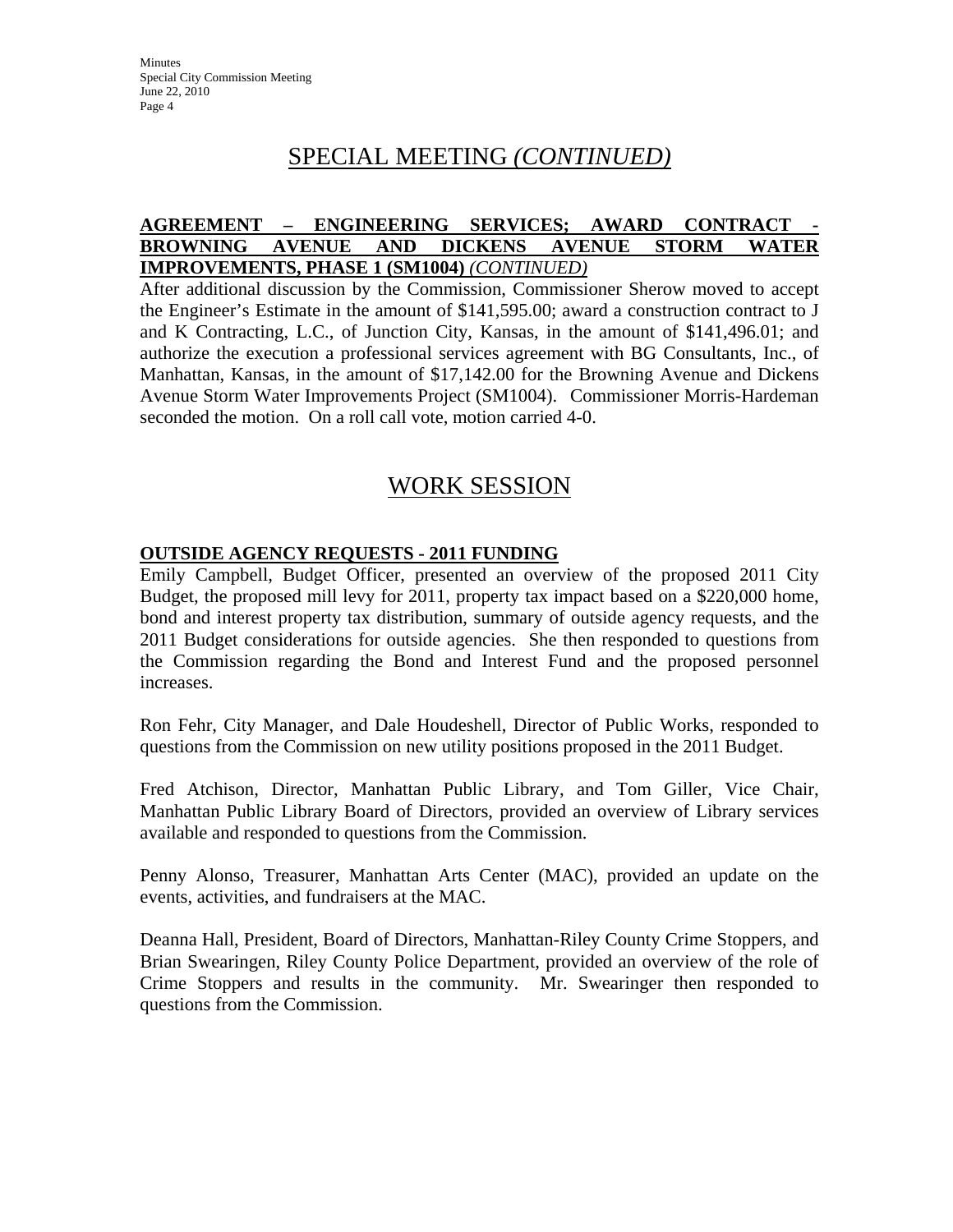# WORK SESSION *(CONTINUED)*

#### **OUTSIDE AGENCY REQUESTS - 2011 FUNDING** *(CONTINUED)*

Cindy Bontrager and Mark Taussig, representing Kansas State University and the City/University Fund, presented an overview of the City/University projects planned for 2011. Ms. Bontrager then responded to questions from the Commission regarding the proposed visitor's center, transportation allocation, annual appropriations amount, and the Athletic Department's participation.

Bernie Hayen, Director of Finance, provided additional information on the sales tax collected on campus.

Gina Scroggs, Executive Director, Downtown Manhattan Inc. (DMI), provided information about DMI and requested \$40,000.00 towards its standard operating and program expenses, with an additional \$5,000.00 for the purposes of helping to offset the costs to expand the design services into the periphery of the Downtown Business Improvement District. She then responded to questions from the Commission.

Commissioner Morris-Hardeman recused herself on Special Alcohol and Social Services funding recommendations.

Elaine Johannes, Chair, Special Alcohol Funds Committee, presented an overview of the Special Alcohol Fund and the Committee's 2011 allocation report and funding recommendations. She then responded to questions from the Commission regarding funding for Pawnee Mental Health, Fake St. Patty's Day event, and if there were any requests from other agencies.

Ron Fehr, City Manager, and Pam Jager, Budget and Audit Analyst, Staff Liaison, provided additional information on the tax revenue used to fund these agencies.

The Commission took a brief recess.

Debbie Madsen, Chair, Social Services Advisory Board, presented the 2011 proposed allocation and funding recommendations. She then responded to questions from the Commission.

Anne Smith, Flint Hills Area Transportation Agency, requested funds for the 2011 Budget from the City and responded to questions from the Commission.

### **2010 CHAMBER OF COMMERCE MID-YEAR REPORTS AND 2011 BUDGET REQUESTS**

Lyle Butler, President, Manhattan Area Chamber of Commerce, introduced and provided an overview of the Manhattan Area Chamber of Commerce mid-year report and 2011 Budget requests.